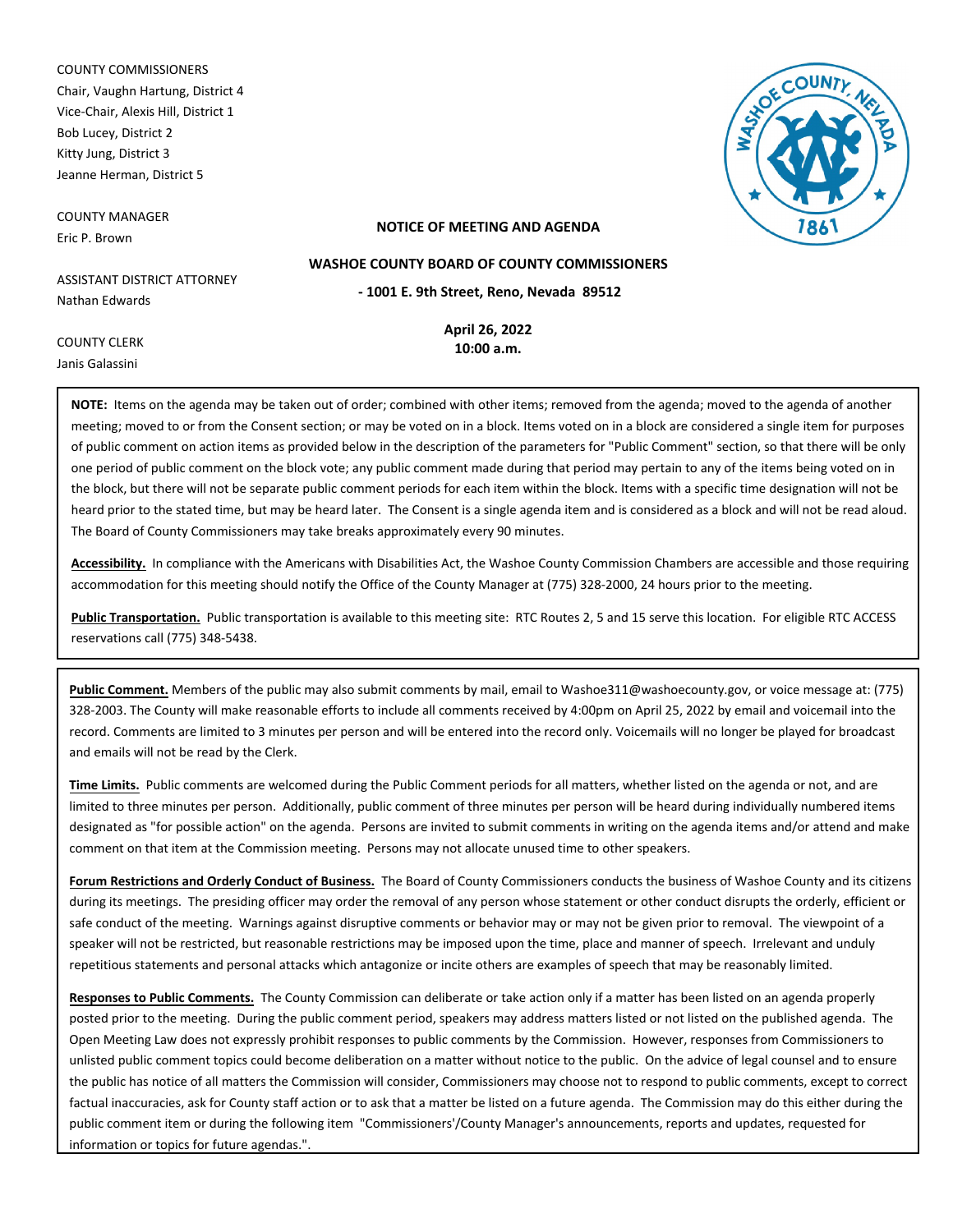Board of County Commissioners Meeting - April 26, 2022

Pursuant to NRS 241.020, the Agenda for the Board of County Commissioners has been posted at the following locations: Washoe County Administration Building (1001 E. 9th Street, Bldg. A), Washoe County Courthouse-Second Judicial District Court (75 Court Street), Reno City Hall - Clerk's Office (1 E. 1st Street); Sparks Justice Court (1675 East Prater Way); www.washoecounty.gov/bcc/board\_committees/ and https://notice.nv.gov.

Although no longer required under NRS 241.020, the agenda has been physically posted at the following locations: Washoe County Courthouse-Second Judicial District Court (75 Court Street), Reno City Hall - Clerk's Office (1 E. 1st Street), Sparks Justice Court (1675 East Prater Way).

Support documentation for the items on the agenda, provided to the Washoe County Board of Commissioners is available to members of the public at the County Manager's Office (1001 E. 9th Street, Bldg. A, 2nd Floor, Reno, Nevada) Erick Willrich, Assistant to the County Manager, (775) 328-2000 and on Washoe County's website www.washoecounty.gov/bcc <http://www.washoecounty.gov/bcc>

# **10:00 a.m.**

- 1. Salute to the flag.
- 2. Roll call.
- 3. Public Comment. Comment heard under this item will be limited to three minutes per person and may pertain to matters both on and off the Commission agenda. The Commission will also hear public comment during individual action items, with comment limited to three minutes per person. Comments are to be made to the Commission as a whole.
- 4. Commissioners'/County Manager's announcements, reports and updates to include boards and commissions updates, requests for information or topics for future agendas. (No discussion among Commissioners will take place on this item.)

# **Sheriff.**

Presentation and Update on FY 21/22 Third Quarter Status Report for the Washoe County Regional Detention Facility to include security of the jail, conditions of confinement, staffing and medical care of inmates housed at the Washoe County Sheriff's Office; acknowledge receipt of Report. Sheriff. (All Commission Districts.) FOR POSSIBLE ACTION 5.

[BCC 4-26-22- Sheriff - Jail Status Report FY21-22 Qtr 3](http://washoe-nv.legistar.com/gateway.aspx?M=F&ID=d6d54e95-3b80-4ca4-a954-409b845d73e9.doc) [Jail Status Report FY 21-22 3rd Quarter\\_](http://washoe-nv.legistar.com/gateway.aspx?M=F&ID=c31f1b64-1bca-4944-ba10-40139770f9a2.pptx) *Attachments:*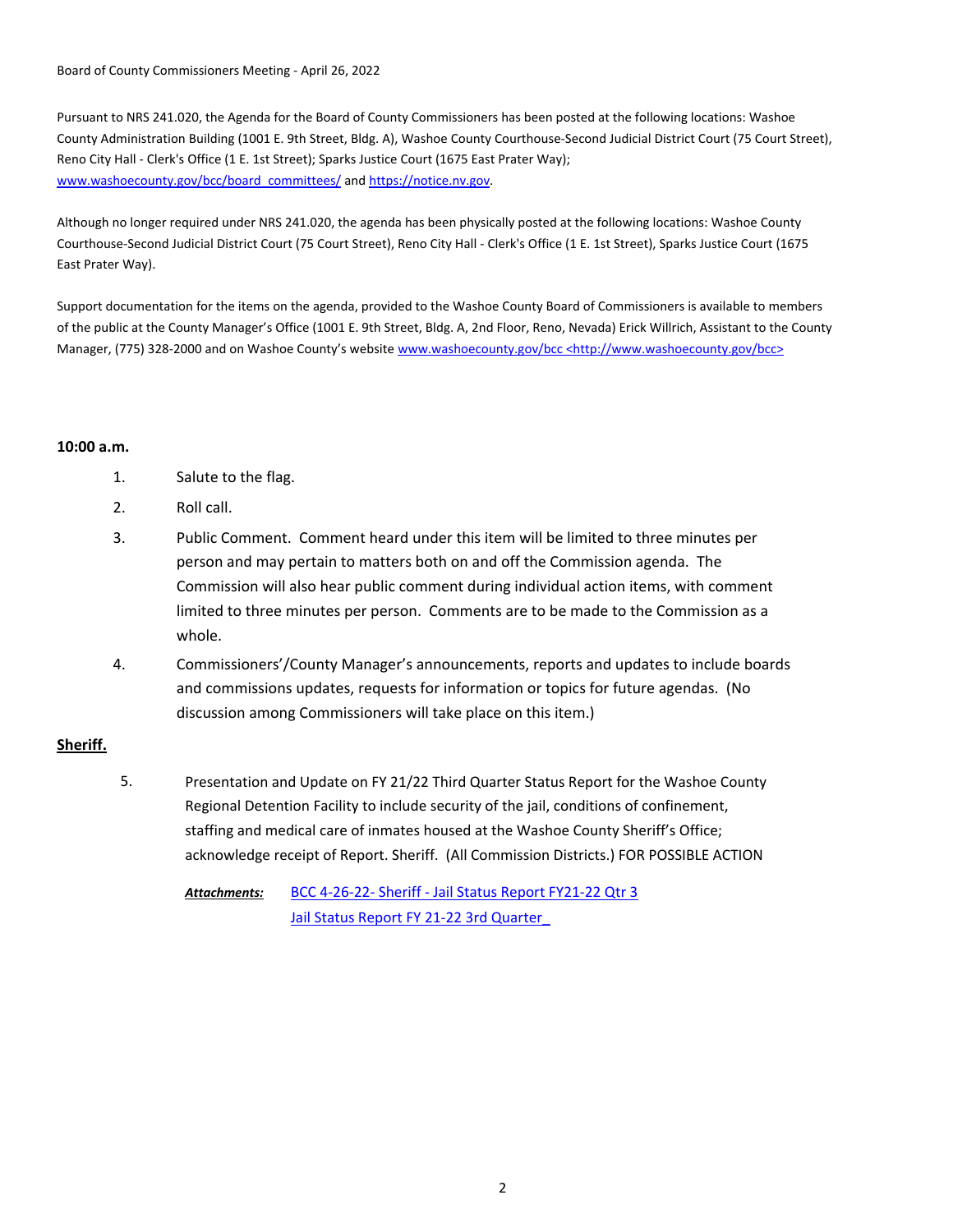Presentation and discussion by Gabrielle Enfield, Community Reinvestment Manager, regarding a status update for the State and Local Fiscal Recovery Fund (SLFRF) grant (\$91,587,038) awarded to Washoe County pursuant to the American Rescue Plan Act of 2021 (ARPA). Manager's Office. (All Commission Districts.) FOR DISCUSSION ONLY 6.

# **7. Consent Items. (FOR POSSIBLE ACTION)**

Approval of minutes for the Board of County Commissioner's regular meeting of March 22, 2022. Clerk. (All Commission Districts.) FOR POSSIBLE ACTION 7.A.1.

# *Attachments:* [2022-03-22 W](http://washoe-nv.legistar.com/gateway.aspx?M=F&ID=2efed8eb-04f5-4ced-b5ba-abc2900c6b08.pdf)

Recommendation to 1) approve roll change requests, pursuant to NRS 361.765 and/or NRS 361.768, for errors discovered on the 2019/2020, 2020/2021 and 2021/2022 secured and unsecured tax rolls 2) authorize Chair to execute the changes described in Exhibits A and B and 3) direct the Washoe County Treasurer to correct the error(s). [cumulative amount of decrease to all taxing entities \$192,685.19]. Assessor. (All Commission Districts.) FOR POSSIBLE ACTION 7.B.1.

> [BCC 4/26/22 - Assessor - Staff Report Roll Change Requests](http://washoe-nv.legistar.com/gateway.aspx?M=F&ID=e9ad2749-2f81-4d87-b394-653ded6d1b93.docx) [BCC 4/26/22 - Assessor - Exhibit A](http://washoe-nv.legistar.com/gateway.aspx?M=F&ID=663704d4-54ad-41d9-8fbd-180981b659f6.pdf) [BCC 4/26/22 - Assessor - Exhibit B](http://washoe-nv.legistar.com/gateway.aspx?M=F&ID=2419b105-689b-4452-884c-3a5997144dc1.pdf) *Attachments:*

Recommendation to approve an Employee Residence Agreement between Washoe County and Ken B. Smith (Community Services Department, Operations Division employee) to allow occupancy within the County owned residence (Vya Road Maintenance Facility) located at 82185 State Route 34, Unit A, Gerlach, NV 89412, commencing retroactive to April 1, 2022 [at no cost and in exchange for caretaker and emergency road response service to the Vya area]. Community Services. (Commission District 5.) FOR POSSIBLE ACTION 7.C.1.

[BCC 04-26-22 - Staff Report for Vya Housing Agreement](http://washoe-nv.legistar.com/gateway.aspx?M=F&ID=13808bff-c5b4-4bc2-9db1-a2c7b76c99ff.doc) [BCC 04-26-22 - Vya Employee Residence Agreement - Ken Smith](http://washoe-nv.legistar.com/gateway.aspx?M=F&ID=2d05564e-072b-458b-86d4-bd3450f8baaf.pdf) *Attachments:*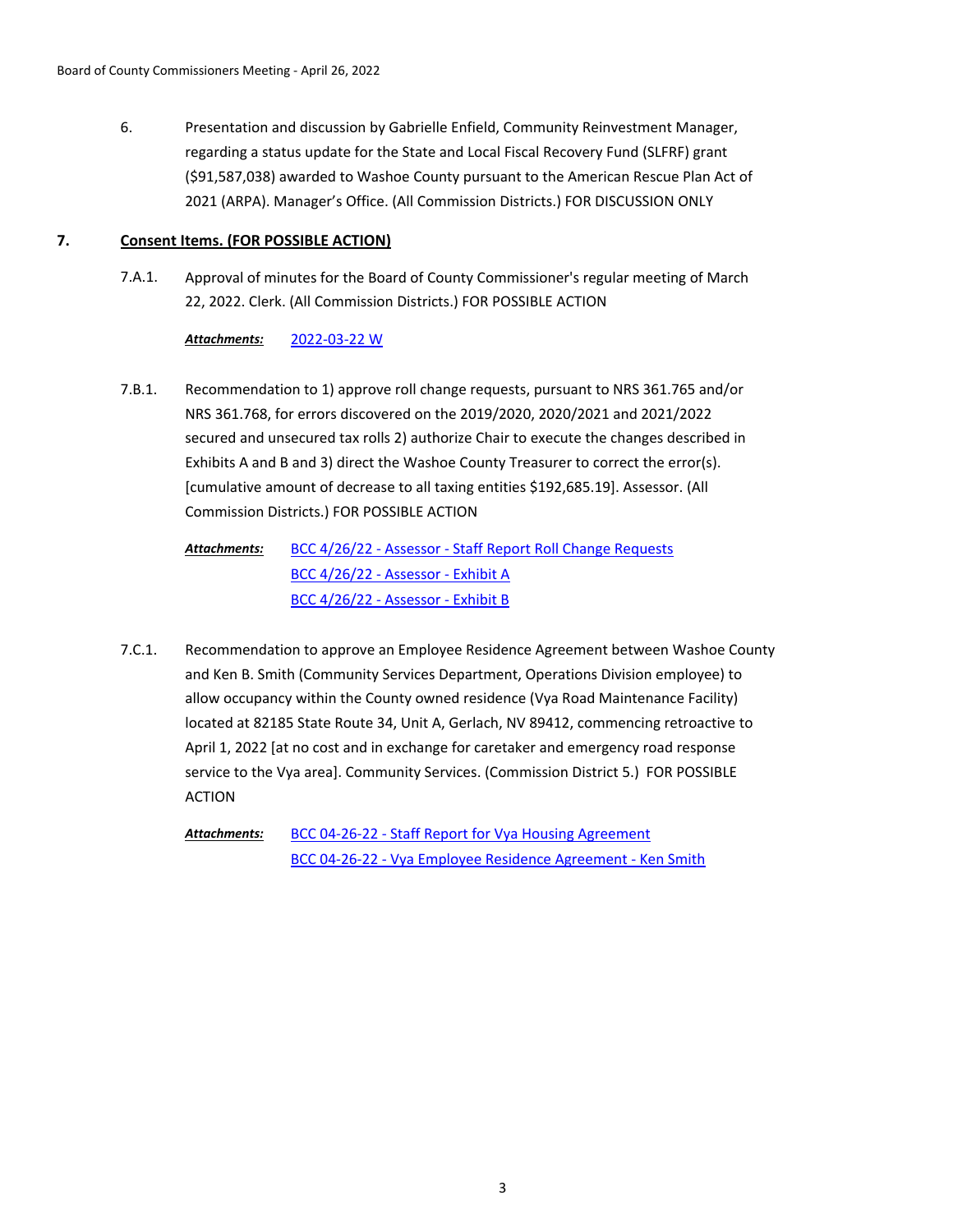Recommendation to approve the Agreement for the Golden Valley Aquifer Recharge Assessment between Washoe County and Terraphase Engineering effective April 26, 2022, to provide engineering analysis and recommendations for artificial recharge activities in the Golden Valley Groundwater Aquifer [at a cost of \$102,983 which will be 100% funded from the Golden Valley Aquifer Recharge Program under Washoe County Ordinance 1548]. Community Services. (Commission Districts 5.) FOR POSSIBLE ACTION 7.C.2.

[BCC 04-26-22 - Staff Report - Terraphase Golden Valley Aquifer](http://washoe-nv.legistar.com/gateway.aspx?M=F&ID=ed5995d4-259a-4821-8831-746fc868aa37.doc)  Assessment [BCC 04-26-22 - Golden Valley Aquifer Analysis Agreement](http://washoe-nv.legistar.com/gateway.aspx?M=F&ID=1e89c22a-03b5-4b88-9fb4-f77ac809c82a.pdf) *Attachments:*

Recommendation to approve a Professional Services Agreement between Washoe County and Nichols Consulting Engineers, Inc., [\$117,430.00] effective April 26, 2022, through December 30, 2022, for pavement condition data collection services as required under the provisions of Nevada Revised Statute (NRS) 365.550, NRS 625.530, and the 2050 Regional Transportation Plan Section 6.2. Pavement data collection, used for monitoring the conditions of roadway pavement within Unincorporated Washoe County leads to improved management, quality and performance of County roadways while minimizing maintenance and replacement costs. Community Services. (All Commission Districts.) FOR POSSIBLE ACTION 7.C.3.

[BCC 04-26-22 - Staff Report NCE Pavement Data Collection](http://washoe-nv.legistar.com/gateway.aspx?M=F&ID=eb88fde2-6aa9-438d-b75a-13a9665a94ae.doc) [BCC 04-26-22 - Agreement NCE Pavement Condition Survey Data](http://washoe-nv.legistar.com/gateway.aspx?M=F&ID=3cb3803e-26ce-47d7-8418-7f6dfa5a2524.pdf)  Collection 2022 *Attachments:*

Acknowledge various one-time in-kind gift donations at an estimated value of [\$2,820.00] from the Reno Rodeo Foundation and Tru Vista accepted by Second Judicial District Court (SJDC) in support of the Reading Room Project and Minor Guardianship Program during FY 2022. District Court. (All Commission Districts.) FOR POSSIBLE ACTION 7.D.1.

[Staff Report for BCC 4-26-22 Reading Room Request District](http://washoe-nv.legistar.com/gateway.aspx?M=F&ID=6f7bdf81-b0e2-472f-861f-6716a8695a3f.doc)  Court *Attachments:*

Recommendation to approve the appointment of Kevin Joell to fill an unexpired term left by Jennifer Oliver, beginning April 26, 2022 and ending on June 30, 2025; and Timothy Dake to fill an unexpired term left by Heidi Anderson, beginning April 26, 2022 and ending on June 30, 2023 for the Washoe County Open Space and Parks Commission. Applicants include: Kevin Joell, Timothy Dake, and Omer L. Rains. Manager's Office. (All Commission Districts.) FOR POSSIBLE ACTION 7.E.1.

[BCC Staff Report - 4.26.22 Open Space & Parks Commission](http://washoe-nv.legistar.com/gateway.aspx?M=F&ID=50912ef8-21d7-437f-896b-436a878ef4f0.pdf) [BCC Staff Report - 4.26.22 Open Space & Parks Commission](http://washoe-nv.legistar.com/gateway.aspx?M=F&ID=62024b0b-e73c-4c36-a4e8-abf736074d29.pdf) *Attachments:*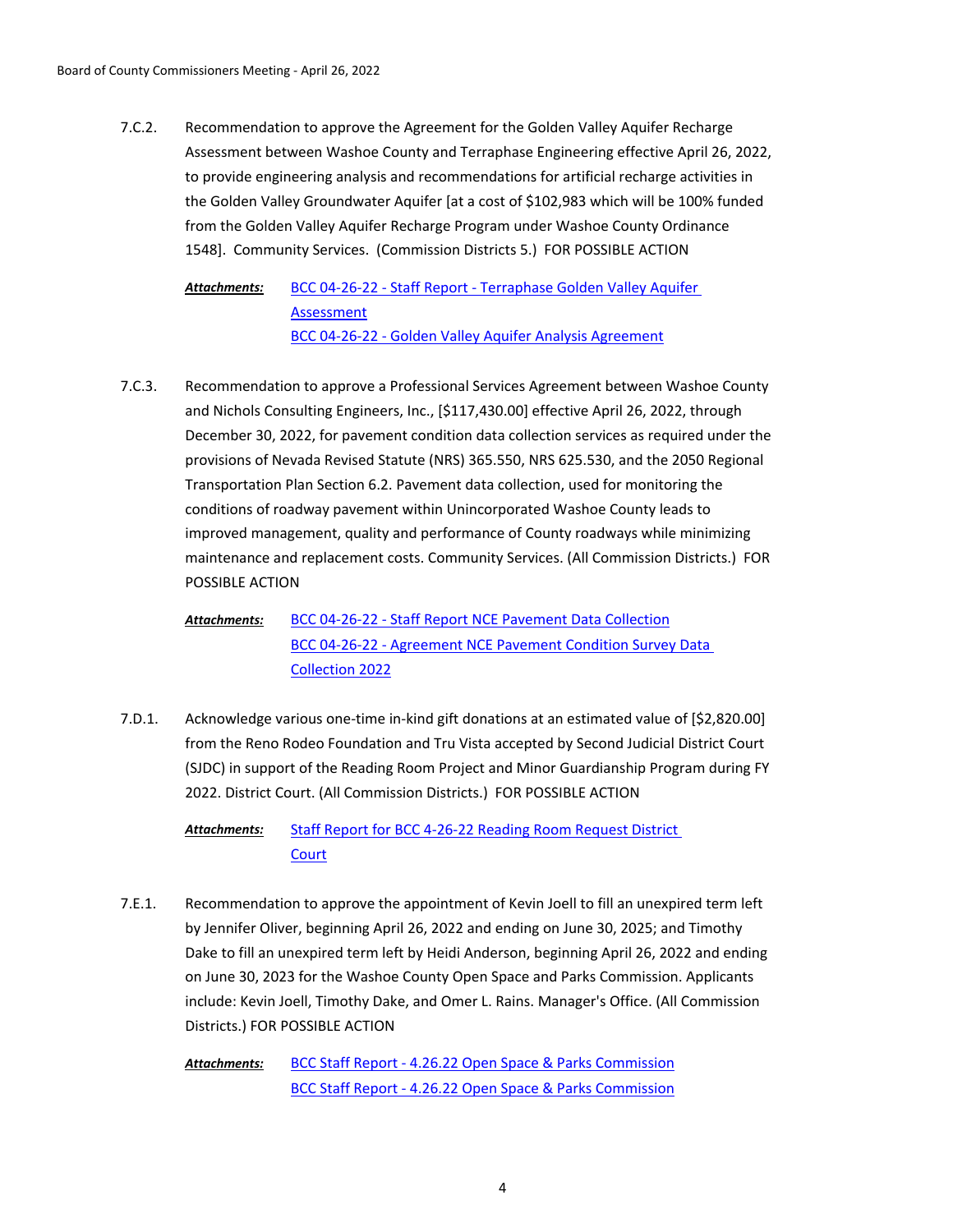Recommendation to approve a 2022 Nevada State Emergency Response Commission (SERC), Hazardous Materials Emergency Preparedness (HMEP) Mid-Cycle grant from State of Nevada SERC for [\$14,484.00, no county match required]; Grant Term: Retroactive from March 18, 2022 through September 30, 2022; If approved, authorize the Chairperson to execute grant documents and authorize the County Manager or his designee, to sign the Washoe County Sub-Grant Agreement between Washoe County and the Reno Fire Department (RPD) per NRS 244.1505, in the amount of \$14,484.00 for backfill and overtime to participate in a Chemical, Biological, Radiological, Nuclear and Explosives (CBRNE) Exercise: approve Resolution necessary for same; and direct the Comptroller's Office to make the appropriate budget amendments. Manager's Office. (All Commission Districts.) FOR POSSIBLE ACTION 7.E.2.

[BCC 2022 CBRNE HMEP Mid-Cycle Staff Report](http://washoe-nv.legistar.com/gateway.aspx?M=F&ID=e46455aa-7a06-403e-8bbe-16c1cbd7ccdc.docx) [FY22 Mid-Cycle HMEP Award](http://washoe-nv.legistar.com/gateway.aspx?M=F&ID=4a71e681-17cc-4203-a70f-1f03ea78663f.pdf) [SERC HMEP Mid-Cycle - Resolution](http://washoe-nv.legistar.com/gateway.aspx?M=F&ID=e558bfa2-8f3f-4aaa-8e4f-23f6b2a129a5.docx) *Attachments:*

Recommendation to (1) approve the amended lease terms between Washoe County and the Housing Authority of the City of Reno, for the County to occupy the property located at 1775 East 4th Street, Reno, Nevada, 89512, for an amended term (December 8, 2021- June 30, 2022) to provide Nevada Cares Campus additional space and electrical and utility access for overflow shelter for individuals experiencing homelessness, parking, temporary office space and construction staging; (2) if approved, authorize County Manager Eric Brown to execute the lease and authorize the County Manager Eric Brown to execute all necessary agreements, warrants and checks for the effectuation of the same; (3) approve the use of Fund 223-4 (Cost Center 223420) in the amount of \$1.00 needed to support the Fiscal Year 2022 lease cost. Manager's Office. (All Commission Districts.) FOR POSSIBLE ACTION 7.E.3.

[1-20220426\\_RHA Lease Staff Report final](http://washoe-nv.legistar.com/gateway.aspx?M=F&ID=5ab6e71d-96f1-49b2-a6ca-85478ecc3ec9.docx) [20220418\\_RHA lease amendment](http://washoe-nv.legistar.com/gateway.aspx?M=F&ID=3f5863da-80e3-4934-b6a6-8651259e7eb5.docx) *Attachments:*

Recommendation to accept Registrar of Voters' report of the Early Voting locations and schedule for the 2022 Primary Election per NRS 293.3561(2b). Registrar of Voters. (All Commission Districts.) FOR POSSIBLE ACTION 7.F.1.

> [2022 Primary Election Vote Centers Approval](http://washoe-nv.legistar.com/gateway.aspx?M=F&ID=6c14356a-0b15-4d2c-bca4-a736c0e054d2.doc) [Primary Early Voting Vote Centers](http://washoe-nv.legistar.com/gateway.aspx?M=F&ID=0bb1b92e-61a3-405f-a1a2-0a0340241a6a.pdf) *Attachments:*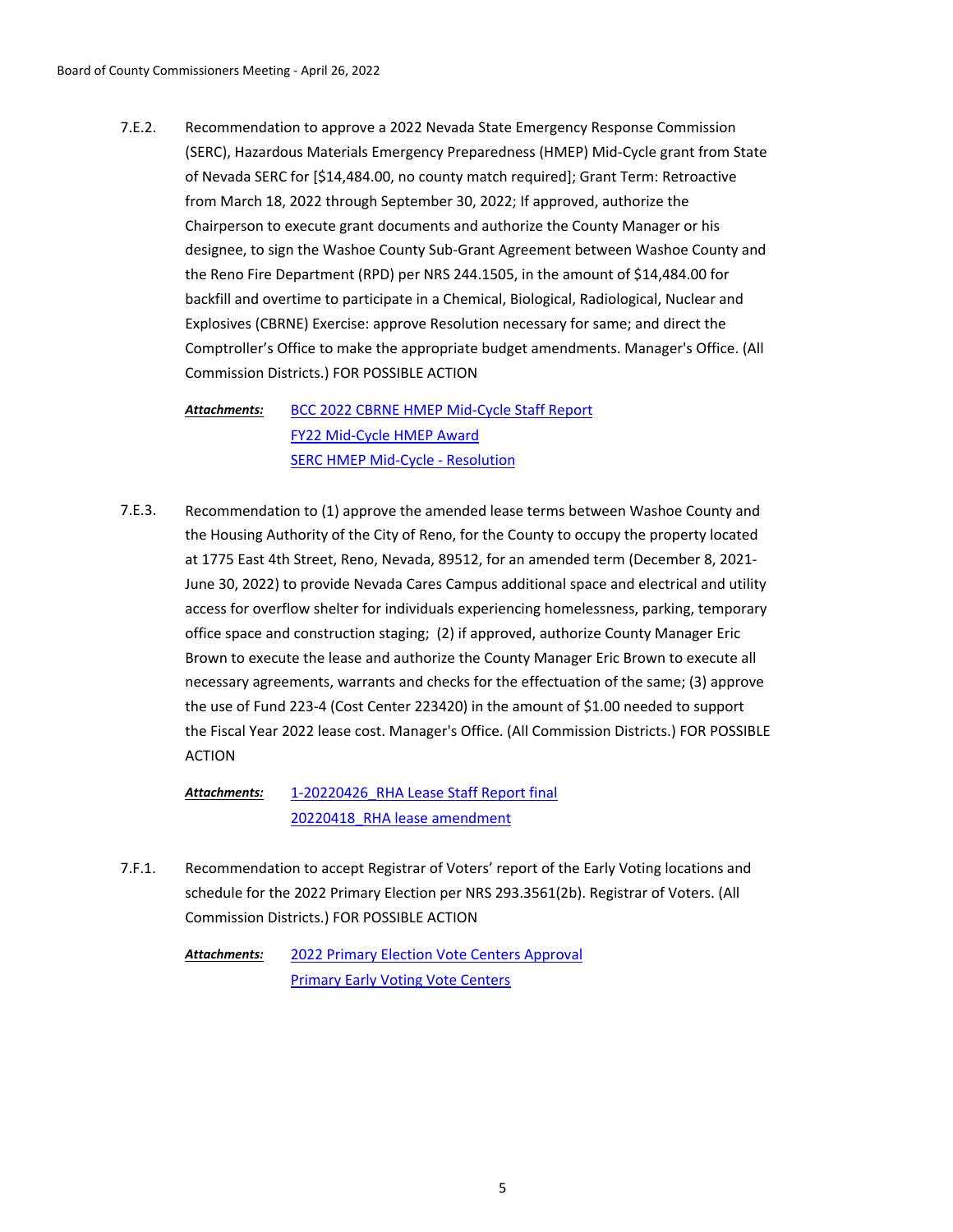Recommendation to approve an Interlocal Agreement between the County of Washoe and the City of Sparks for election services provided by Washoe County for the 2022 primary and general elections (approximate reimbursement received by the County will vary according to number of registered voters, candidate races and questions placed on the ballot by City of Sparks). Registrar of Voters. (All Commission Districts.) FOR POSSIBLE ACTION 7.F.2.

[4-26-2022 Staff Report Sparks Interlocal Agreement](http://washoe-nv.legistar.com/gateway.aspx?M=F&ID=13c235dd-84ba-42de-a2e3-f202e00354de.doc) [2-28-22-WashoeSparksInterlocal](http://washoe-nv.legistar.com/gateway.aspx?M=F&ID=c2849503-4c6b-4426-9894-99069459dea1.pdf) *Attachments:*

Recommendation to approve an Interlocal Agreement between the County of Washoe and the City of Reno for election services provided by Washoe County for the 2022 primary and general elections (approximate reimbursement received by the County will vary according to number of registered voters, candidate races and questions placed on the ballot by City of Reno). Registrar of Voters. (All Commission Districts.) FOR POSSIBLE ACTION 7.F.3.

#### [4-26-2022 Staff Report Reno Interlocal Agreement](http://washoe-nv.legistar.com/gateway.aspx?M=F&ID=88b0e268-416b-426f-a0a1-c6130a3dd0d3.doc) [Interlocal WC\\_COR Elections 4.15.2022](http://washoe-nv.legistar.com/gateway.aspx?M=F&ID=cdf44b50-98ca-401d-9a3c-d631c4fb938d.pdf) *Attachments:*

# **End of Consent Items**

Recommendation to reject all bids submitted for the Field Creek Effluent Fill Station and Arrowcreek Parkway Improvement Project, due to the lowest bid far exceeding the engineer's estimate and allocated budget of \$500,000.00, pursuant to Nevada Revised Statute 338.1385(6)(d). The Project was intended to construct a truck fill station to provide reclaim water for use on construction projects. Community Services. (Commission District 2.) FOR POSSIBLE ACTION 8.

*Attachments:* [BCC 04-26-22 - Staff Report Reject Bid\\_Fieldcreek](http://washoe-nv.legistar.com/gateway.aspx?M=F&ID=0c63a89c-1c6f-4f83-b5df-0f96758984d7.docx)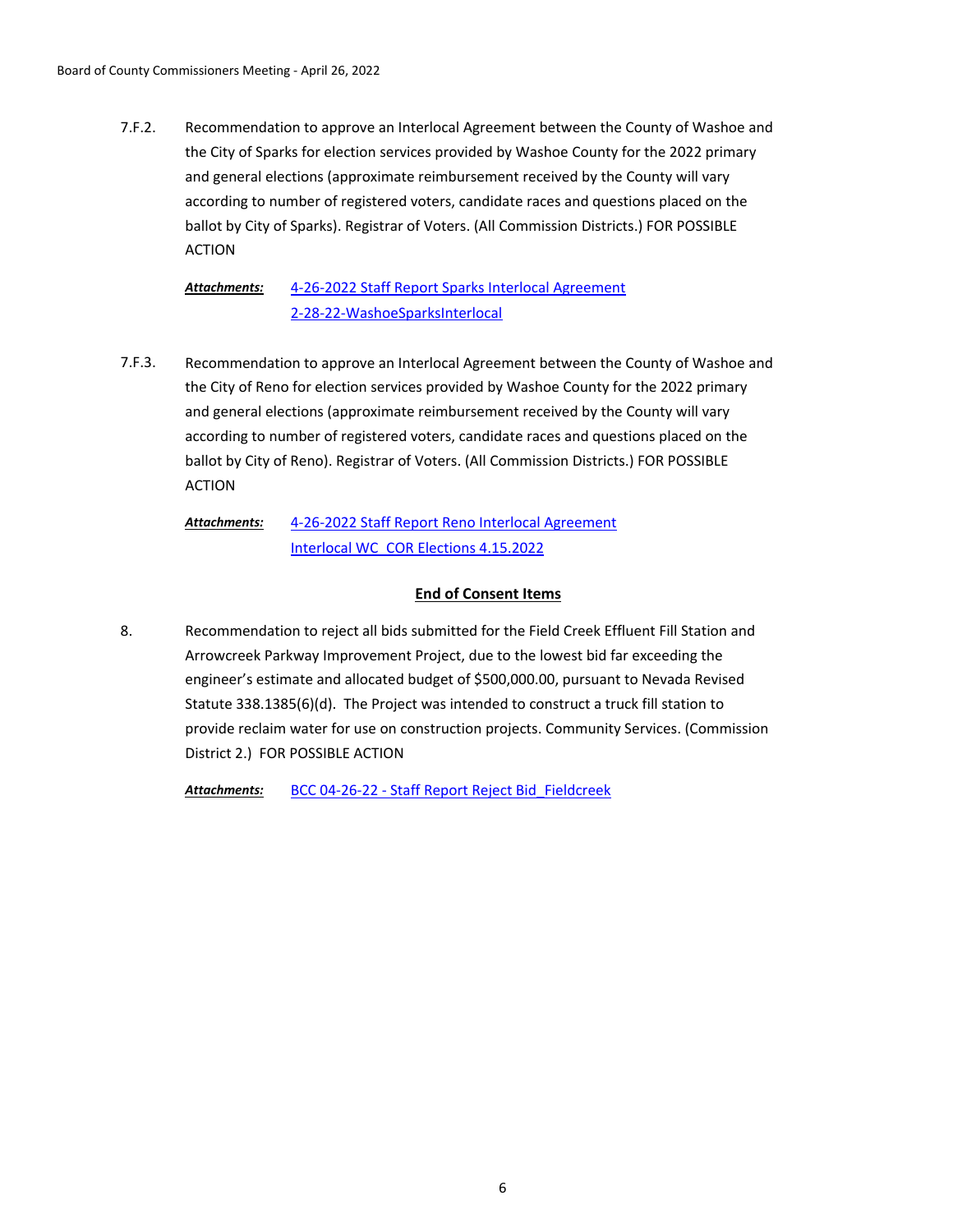Recommendation to: 1) approve an Interlocal Cooperative Agreement for Reimbursement between Washoe County and the Regional Transportation Commission (RTC) [reimbursing Washoe County in the amount of \$350,000.00] for design and construction of culvert grates to prevent unauthorized entry into the Veterans Parkway/South East Connector culvert system north of Pembroke Road, within unincorporated Washoe County's right-of-way; and, 2) approve an Interlocal Cooperative Agreement for Reimbursement between Washoe County and the RTC [reimbursing Washoe County in the amount of \$30,000.00] for design and construction of culvert grates to prevent unauthorized entry into the Veterans Parkway/South East Connector culvert system south of the Truckee River bridge, within the City of Sparks right-of-way. Community Services. (Commission District 2.) FOR POSSIBLE ACTION 9.

[BCC 04-26-22 - Staff Report - RTC Agreement](http://washoe-nv.legistar.com/gateway.aspx?M=F&ID=38b7db2c-f9bb-4477-bc4d-e4a31ea3cb9e.doc) [BCC 04-26-22 - RTC Agreement for Veterans - Sparks](http://washoe-nv.legistar.com/gateway.aspx?M=F&ID=6e9c8c2b-9224-424d-b925-863b800b2f4b.pdf) [BCC 04-26-22 - RTC Agreement for Veterans - Unincorporated](http://washoe-nv.legistar.com/gateway.aspx?M=F&ID=122112b1-e1ed-4e54-a832-a0848521c2b4.pdf)  **Washoe** *Attachments:*

Recommendation to approve a Memorandum of Understanding and Interagency Agreement (MOU) between Washoe County, the United States Department of the Interior, Bureau of Land Management, and the United States Department of Agriculture, United States Forest Service to establish a general framework for cooperation between agencies and work towards addressing key issues related to recreational shooting in populated areas; and if approved, authorize Assistant County Manager David Solaro to execute the MOU. Community Services. (Commission District 5.) FOR POSSIBLE ACTION 10.

[BCC 04-26-22 - Staff Report - MOU Recreational Shooting](http://washoe-nv.legistar.com/gateway.aspx?M=F&ID=5af67679-e6d4-4116-96ff-9af07ef46916.doc) [BCC 04-26-22 - MOU REC Shooting](http://washoe-nv.legistar.com/gateway.aspx?M=F&ID=5f7b37a8-5876-4bc4-957a-99277548c6f2.pdf) *Attachments:*

Recommendation to approve Intrastate Interlocal Contract between Public Agencies, the County of Washoe, Second Judicial District Court and the State of Nevada, Department of Health and Human Services and Division of Welfare and Supportive Services, for Master's System July 1, 2022 through June 30, 2026, for the purpose of enforcing child support obligations, locating non-custodial parents, establishing paternity, obtaining child support and adjusting support orders. The not to exceed amounts for each fiscal year are FY23 \$372,954; FY24 \$380,263; FY25 \$387,718 and FY26 \$395,323 for a total not to exceed amount of [\$1,536,258], reimbursed through federal Title IV-D funds, no match required. District Court. (All Commission Districts.) FOR POSSIBLE ACTION 11.

[Staff Report for BCC - 04-26-2022 - District Court- FY 23-26 IV-D](http://washoe-nv.legistar.com/gateway.aspx?M=F&ID=18c39b1c-bc0a-4c17-91a4-486e994346ab.pdf)  Interlocal and Funding \$1536258 [SJDC - IV-D Funding FY23-26](http://washoe-nv.legistar.com/gateway.aspx?M=F&ID=74828ef7-ed63-47f8-b71b-fe0e51e6f382.pdf) *Attachments:*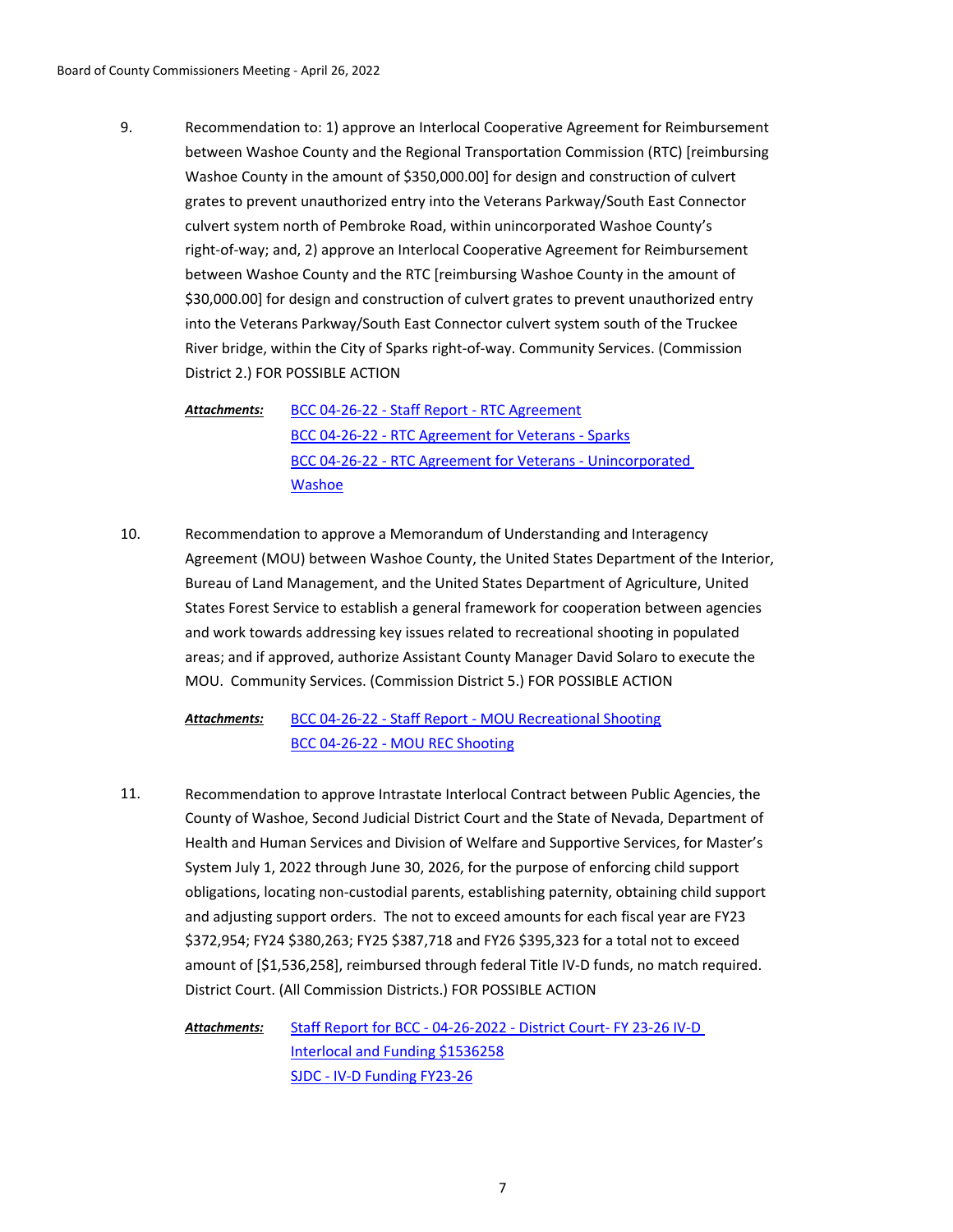Recommendation to authorize the Purchasing and Contracts Manager to purchase nine (9) vehicles for use by Washoe County Human Services Agency's Children Services and Our Place campus in an amount not to exceed [\$283,500.00] retroactive to October 20, 2021; approve the transfer of the vehicle to the Human Services Agency fleet managed by Equipment Services and direct the Comptroller's Office to make the appropriate asset adjustments. Human Services Agency. (All Commission Districts.) FOR POSSIBLE ACTION 12.

#### [BCC 04-26-22 TMP6047 Authorize Purchase Nine Chevy Traverse](http://washoe-nv.legistar.com/gateway.aspx?M=F&ID=a5fb3207-0ef6-4ac2-9f75-8578ea839878.doc)  [\$283,500.00] *Attachments:*

Recommendation to: (1) engage in contract negotiations and, if successful, award contracts related to Request For Qualification (RFQ) 3185-22 Open Enrollment for Foster Care Services to: (a) 3 Angels Care, LLC. for the term of 14 (fourteen) months commencing May 1, 2022 to June 30, 2023 in an amount not to exceed [\$648,150.00] for the first fourteen months and an amount not to exceed [\$557,070.00] annually thereafter; and (b) Call to Compassion for the term of 14 (fourteen) months commencing May 1, 2022 to June 30, 2023 in an amount not to exceed [\$433,100.00] for the first fourteen months and an amount not to exceed [\$372,380.00] annually thereafter; with the provision for four (4), one (1) year renewal of each contract and if approved, (2) authorize the Purchasing and Contracts Manager to execute the Agreements. Human Services Agency. (All Commission Districts.) FOR POSSIBLE ACTION 13.

[BCC 04-26-22 TMP6048 Accept Emergency Foster Care RFQ](http://washoe-nv.legistar.com/gateway.aspx?M=F&ID=63963e9d-36e7-4b20-9172-f0be13d91ef0.doc)  3185-22 [3AC EFC Agreement\\_SAMPLE](http://washoe-nv.legistar.com/gateway.aspx?M=F&ID=a944cc68-24e7-4515-923c-f26ae5d5c186.docx) [CTC EFC Agreement\\_SAMPLE](http://washoe-nv.legistar.com/gateway.aspx?M=F&ID=044e4c5e-d835-4b64-9597-a11a9174e968.docx) *Attachments:*

Recommendation to accept Community Corrections Partnership Block Grant from the Department of Health and Human Services - Juvenile Justice Programs Office in the amount of [\$321,622.43] to provide treatment and programming to youth referred to the Washoe County Department of Juvenile Services; for the period of 7/1/22-6/30/23 and authorize Elizabeth Florez, Director of Juvenile Services to sign grant award. No match required. Juvenile Services. (All Commission Districts.) FOR POSSIBLE ACTION 14.

BCC 4-26-22 Juvenile Services Community Corrections Partnership Block Grant [321,622.43] rev BM [2nd Judicial NOSA FY 23 Block Grant](http://washoe-nv.legistar.com/gateway.aspx?M=F&ID=9562dc73-b1e0-489f-938e-ed5583a12258.pdf) *Attachments:*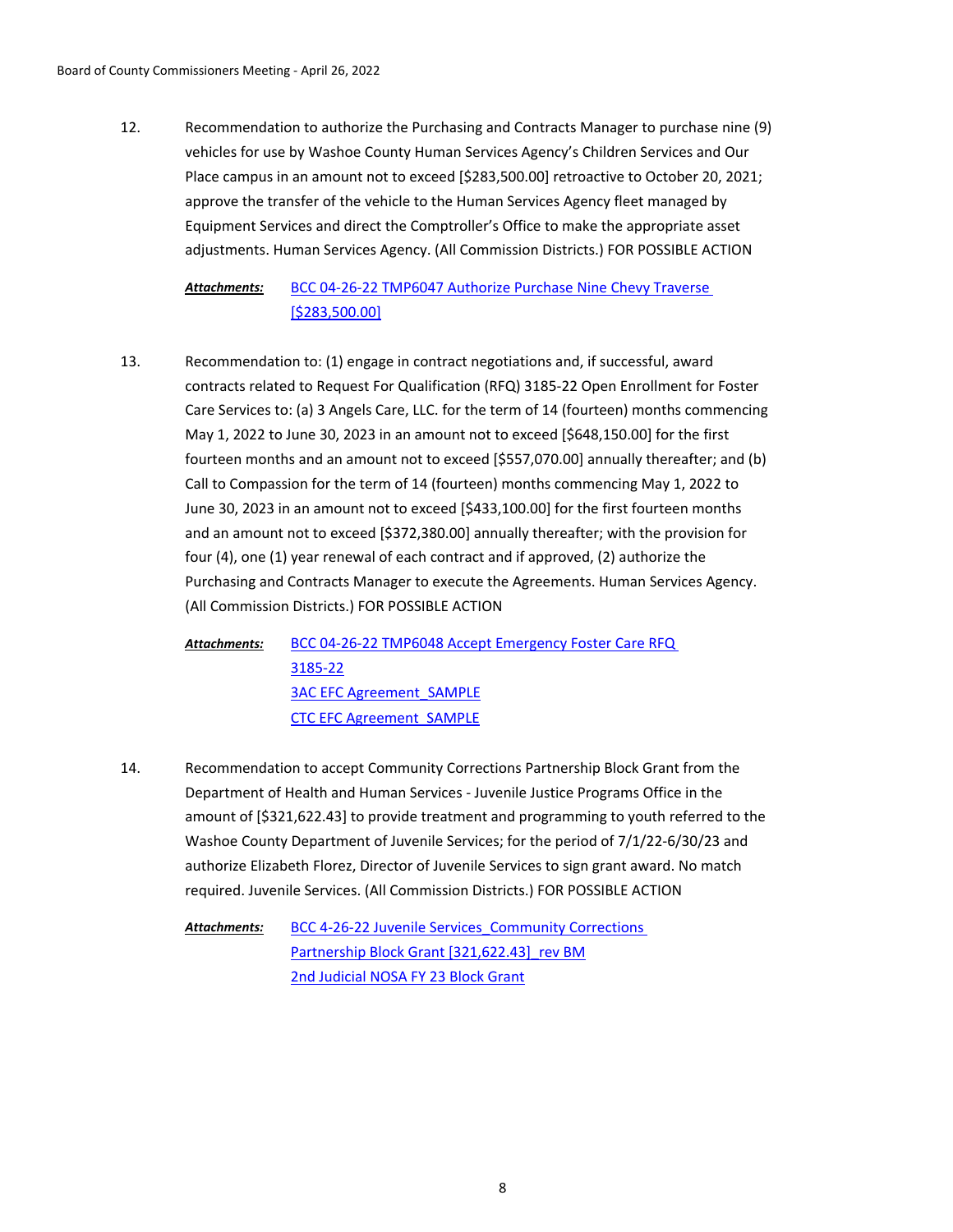Recommendation to accept Title II Formula Grant from the Juvenile Justice Programs Office in the amount of [\$155,000] to fund early intervention efforts, trainings, programs, and activities directly connected to delinquency prevention; for the retroactive period of 1/1/22-9/30/26 and authorize Elizabeth Florez, Director of Juvenile Services to sign grant award. No match required. If approved, direct the Comptroller's Office to make the necessary budget amendments. Juvenile Services. (All Commission Districts.) FOR POSSIBLE ACTION 15.

BCC 4-26-22 Juvenile Services Title II Formula Grant [\$155,000] [NOSA Washoe Title II Formula Grant](http://washoe-nv.legistar.com/gateway.aspx?M=F&ID=256af2d6-a1fc-4984-93ec-d4b3975f5635.pdf) *Attachments:*

Recommendation to Acknowledge the Publication of Notice of Intent to Augment Budgets and approval of the attached resolution to augment the Fiscal Year 2022 General Fund budget, pursuant to Nevada Revised Statute (NRS) 354.598005 and Nevada Administrative Code (NAC) 354.410, in the amount of [\$4,000,000] to appropriate previously unbudgeted sources consisting of FY22 Federal Emergency Management Association (FEMA) Reimbursements, to support the purchase of real property currently owned by Reno Housing Authority (RHA), located at 1775 E. 4th Street, Reno, NV, 89512, APN 008-211-50, 4.747 acres, as discussed by the Washoe Board of County Commissioners on April 12, 2022 (Item #5); and direct the Comptroller's Office to make the appropriate budget amendments (net impact to General Fund is zero). Manager's Office. (Commission District 3.) FOR POSSIBLE ACTION 16.

4-26-22 Augmentation Mgrs Office Staff Report General Fund 4-26-22 Augmentation Mgrs Office Resolution General Fund *Attachments:*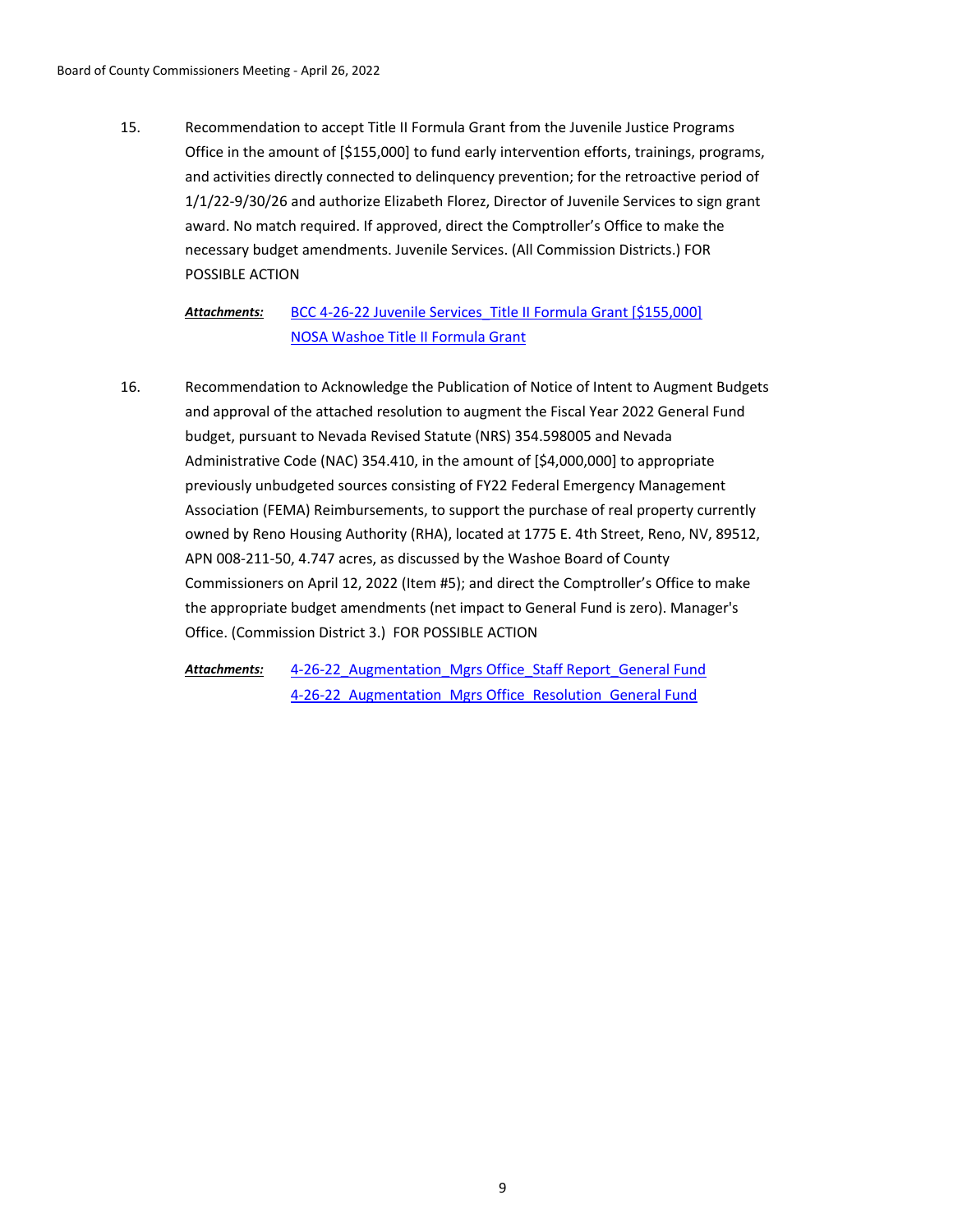Recommendation to approve the use of General Fund Contingency in the total amount of [\$7,500,000] for fiscal year 2022 in accordance with Nevada Revised Statute (NRS) 354.598005 to (1.) increase expenditure authority for Conflict Counsel - General Fund in the amount of \$300,000 for fiscal year 2022, to support conflict attorneys [\$40,000), and mental health evaluations including competency and risk assessments [\$260,000]; and (2.) increase cross-fund and cross-functional budget appropriation transfers in the amount of \$7,200,000 to (a.) the Indigent Fund to support the Riverhouse project to rehabilitate buildings #14 & #15 on the Our Place Campus at 480 Galetti Way, supporting the first location women stay when entering the Crossroads program [\$2,500,000] and Our Place Building 2A Renovation project to support establishing continuity between entry and onsite program areas for Crossroads and Our Place, as well as office, meeting and clinic dedicated spaces on the Our Place Campus [\$500,000]; to (b.) the Roads Fund in the total amount of [\$1,200,000] to support one-time costs supporting Rebuilding American Infrastructure with Sustainability and Equity (RAISE) grant match for a rural road reconstruction project near Gerlach for planning, design, easement, etc., and/or other unfunded projects; and (c.) to the Homelessness Fund in the total amount of [\$3,000,000] to support FY22 Cares Campus operating costs; and direct the Comptroller to make the appropriate budget amendments, budget appropriation transfers, and cash transfers. [Total fiscal year 2022 impact \$7,500,000; net fiscal impact \$-0-]. Manager's Office. (All Commission Districts.) FOR POSSIBLE ACTION 17.

4-26-22 -Contingency\_Conflict Counsel Indigent Homelessness Roads *Attachments:*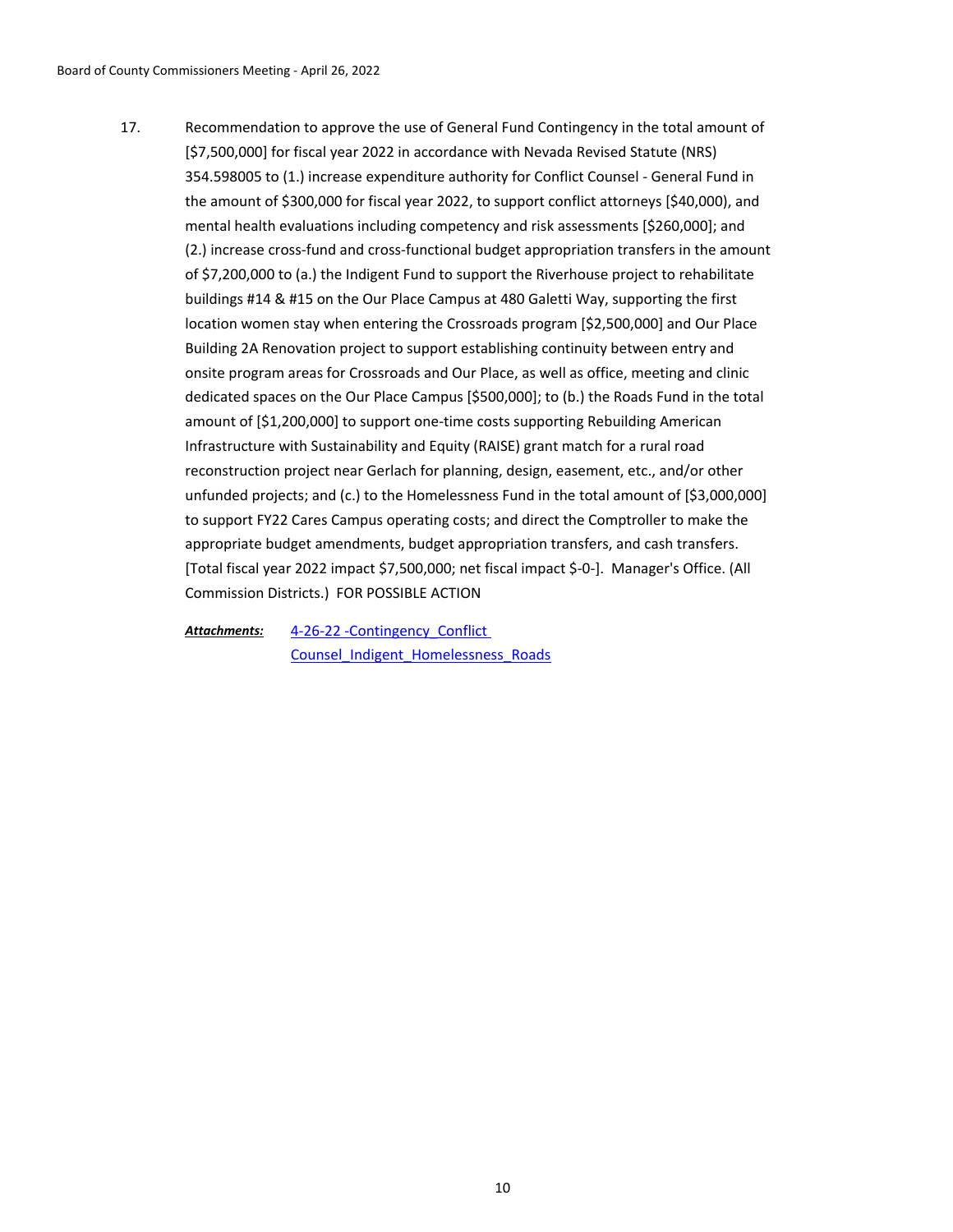Recommendation to approve the Forensic Support Services Agreements between Washoe County on behalf of Washoe County Sheriff's Office and various Local Law Enforcement Agencies: Airport Authority \$6,913; Carlin PD \$6,913; Carson City SO \$136,527; Elko County SO \$75,176; Elko PD \$93,323; Eureka County SO \$10,369; Humboldt County SO \$44,933; Lyon County SO \$110,604; Mineral County SO \$20,738; Nevada Gaming Control Board \$2,074; NV Department of Wildlife \$4,839; Pyramid Lake PD \$17,282; Storey County SO \$44,933; University of Nevada PD \$23,503; Washoe County School PD \$11,060; West Wendover PD \$32,836; White Pine County SO \$14,690; Winnemucca PD \$59,623 for Forensic Laboratory Analysis Service fees for the term of July 1, 2021 to June 30, 2022 with a total income of [\$716,336.00]. Sheriff. (All Commission Districts.) FOR POSSIBLE ACTION 18.

*Attachments:*

[BCC 04-26-22- Sheriff - Forensic Services Agreements](http://washoe-nv.legistar.com/gateway.aspx?M=F&ID=a11dd114-a5b3-42ed-8bda-7818ac73512c.doc) [FSS Agreement - White Pine County 1](http://washoe-nv.legistar.com/gateway.aspx?M=F&ID=f5ea729e-fd2e-497b-9bfd-48069b27fa8b.pdf) [FSS Agreement - West Wendover 2](http://washoe-nv.legistar.com/gateway.aspx?M=F&ID=e74b3ef7-81d7-4c24-a458-cc1d4d25c81d.pdf) [FSS Agreement - Washoe County School Police 3](http://washoe-nv.legistar.com/gateway.aspx?M=F&ID=a31052f0-3e2c-4b52-be2b-3bbb6728de0a.pdf) [FSS Agreement - UNR 4](http://washoe-nv.legistar.com/gateway.aspx?M=F&ID=a38dfb30-d4a1-497a-8281-685ff977ca16.pdf) [FSS Agreement - Storey County 5](http://washoe-nv.legistar.com/gateway.aspx?M=F&ID=61ed9732-33e9-42e2-99e8-50433bab8ed2.pdf) [FSS Agreement - Pyramid Lake Tribe 6](http://washoe-nv.legistar.com/gateway.aspx?M=F&ID=f3183ee2-5443-41b8-a332-378c2a998ec7.pdf) [FSS Agreement - Nevada Division Of Wildlife 7](http://washoe-nv.legistar.com/gateway.aspx?M=F&ID=203801bd-4c42-4e57-bb8d-8ca7a844d840.pdf) [FSS Agreement - Mineral County 8](http://washoe-nv.legistar.com/gateway.aspx?M=F&ID=5d760d72-fad4-450e-8f0f-01d869206a78.pdf) [FSS Agreement - Lyon County 9](http://washoe-nv.legistar.com/gateway.aspx?M=F&ID=91a33e0e-0361-48ae-b345-17fa88b13c9e.pdf) [FSS Agreement - Humboldt County 10](http://washoe-nv.legistar.com/gateway.aspx?M=F&ID=d64d9a9c-14d4-4ec7-bc44-c01a95d9dea2.pdf) [FSS Agreement - Eureka County 11](http://washoe-nv.legistar.com/gateway.aspx?M=F&ID=10c66394-1255-4436-8ba7-df871e926b93.pdf) [FSS Agreement - Elko, City of 12](http://washoe-nv.legistar.com/gateway.aspx?M=F&ID=a228eec9-35ea-4f7b-824a-4a82fcad211a.pdf) [FSS Agreement - Elko County 13](http://washoe-nv.legistar.com/gateway.aspx?M=F&ID=138b4d1e-a5b6-4946-bc4b-ddec50c2d3f1.pdf) [FSS Agreement - Carson City 14](http://washoe-nv.legistar.com/gateway.aspx?M=F&ID=bd692704-b765-429d-84e1-44a873c59fd4.pdf) [FSS Agreement - Carlin 15](http://washoe-nv.legistar.com/gateway.aspx?M=F&ID=f6f7bf5c-c55a-4b1f-bff7-2c968b1f1697.pdf) [FSS Agreement - Reno Tahoe Airport 16](http://washoe-nv.legistar.com/gateway.aspx?M=F&ID=f213f92b-6c8f-4c5b-9393-b51f5227060f.pdf) [FSS Agreement - State Gaming Control Board 17](http://washoe-nv.legistar.com/gateway.aspx?M=F&ID=d1ffc1b4-91d6-4b5d-96e0-cca0445706d7.pdf) [FSS Agreement - Winnemucca 18](http://washoe-nv.legistar.com/gateway.aspx?M=F&ID=a3a4121b-61e2-47a7-8105-abebf6899e69.pdf)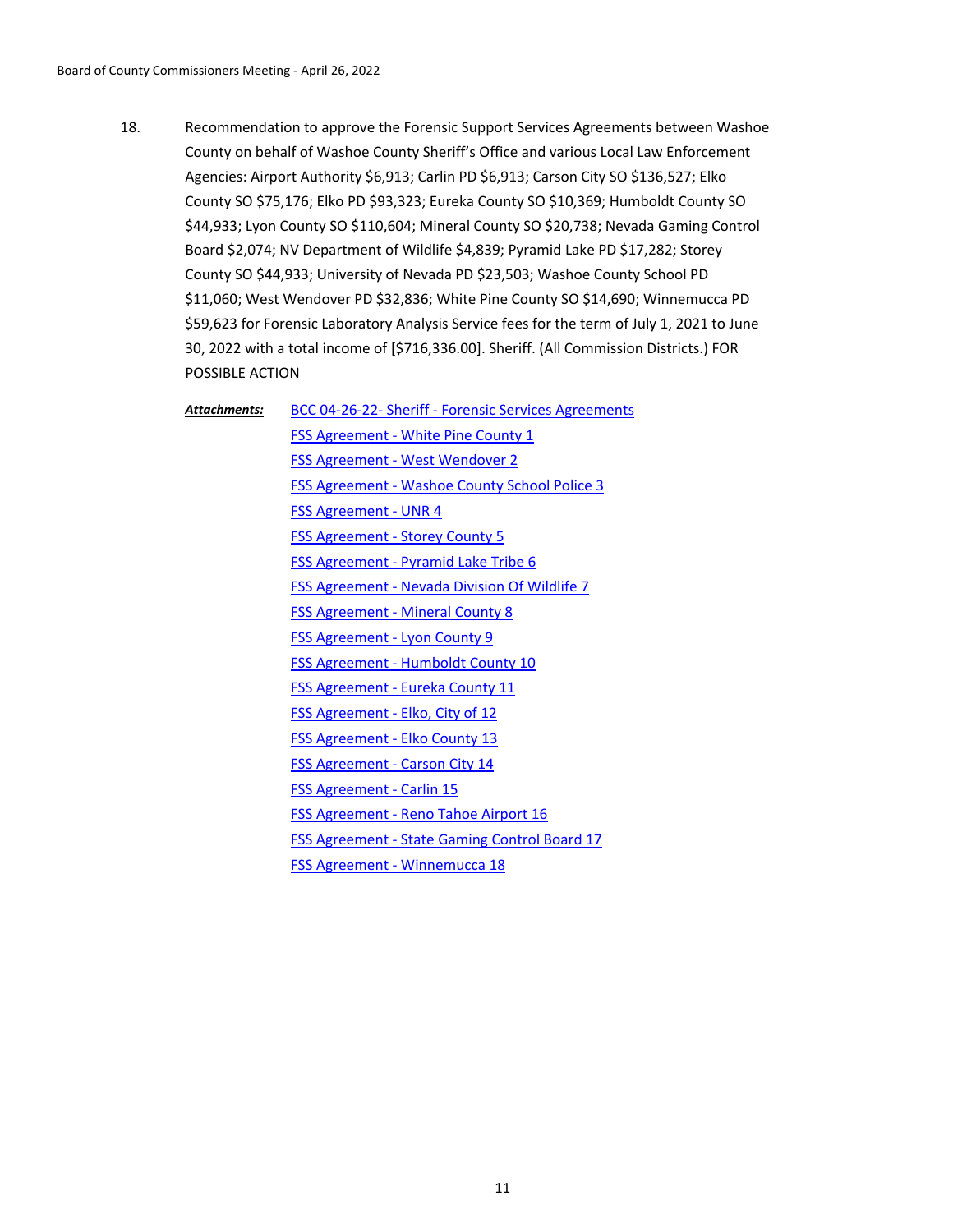Recommendation to approve an Interlocal Agreement between Washoe County on behalf of Washoe County Sheriff's Office and the City of Sparks on behalf of Sparks Police Department for dispatch services in an amount not to exceed [\$350,000.00 for contract term] to be billed monthly and paid to the Washoe County Sheriff's Office Communications Center for services rendered for 48 hours weekly to Sparks Police Department - Communications Center for Call Taking, Radio Law Enforcement, and Radio Fire Dispatch services, for the retroactive period of October 9, 2021 to the expiration date of August 1, 2022. Sheriff. (All Commission Districts.) FOR POSSIBLE ACTION 19.

#### [BCC 04-26-22 - Sheriff - Sparks Interlocal Agreement - JF](http://washoe-nv.legistar.com/gateway.aspx?M=F&ID=24d91505-f0a9-4518-95cb-af9ab2392da3.docx) [Dispatch Interlocal](http://washoe-nv.legistar.com/gateway.aspx?M=F&ID=7cddce15-6691-4eab-8fe6-5379ea01cd5c.pdf) *Attachments:*

Recommendation to approve the reimbursement of costs incurred by the City of Reno, the City of Sparks, the Washoe County School District, and Washoe County for expenses related to and in support of the Enhanced 911 Emergency Response System and portable event recording devices, as recommended by the 911 Emergency Response Advisory Committee on March 31, 2022, and November 18, 2021, in an amount not to exceed [\$569,484] as specified within the adopted Enhanced 911 Fund's operating budget. Technology Services. (All Commission Districts.) FOR POSSIBLE ACTION 20.

[04-26-22 - Staff Report - 911 Reimbursements](http://washoe-nv.legistar.com/gateway.aspx?M=F&ID=85256291-43ed-4d12-9d35-3a85a6ad185c.docx) [04-26-22 - 3-31-22 E911 Agenda](http://washoe-nv.legistar.com/gateway.aspx?M=F&ID=8888f901-c245-4386-966f-469b4951c317.pdf) [04-26-22 - 11-18-21 E911 Agenda and Minutes](http://washoe-nv.legistar.com/gateway.aspx?M=F&ID=5fbe451c-c471-4dfd-9d66-165d08753b99.pdf) *Attachments:*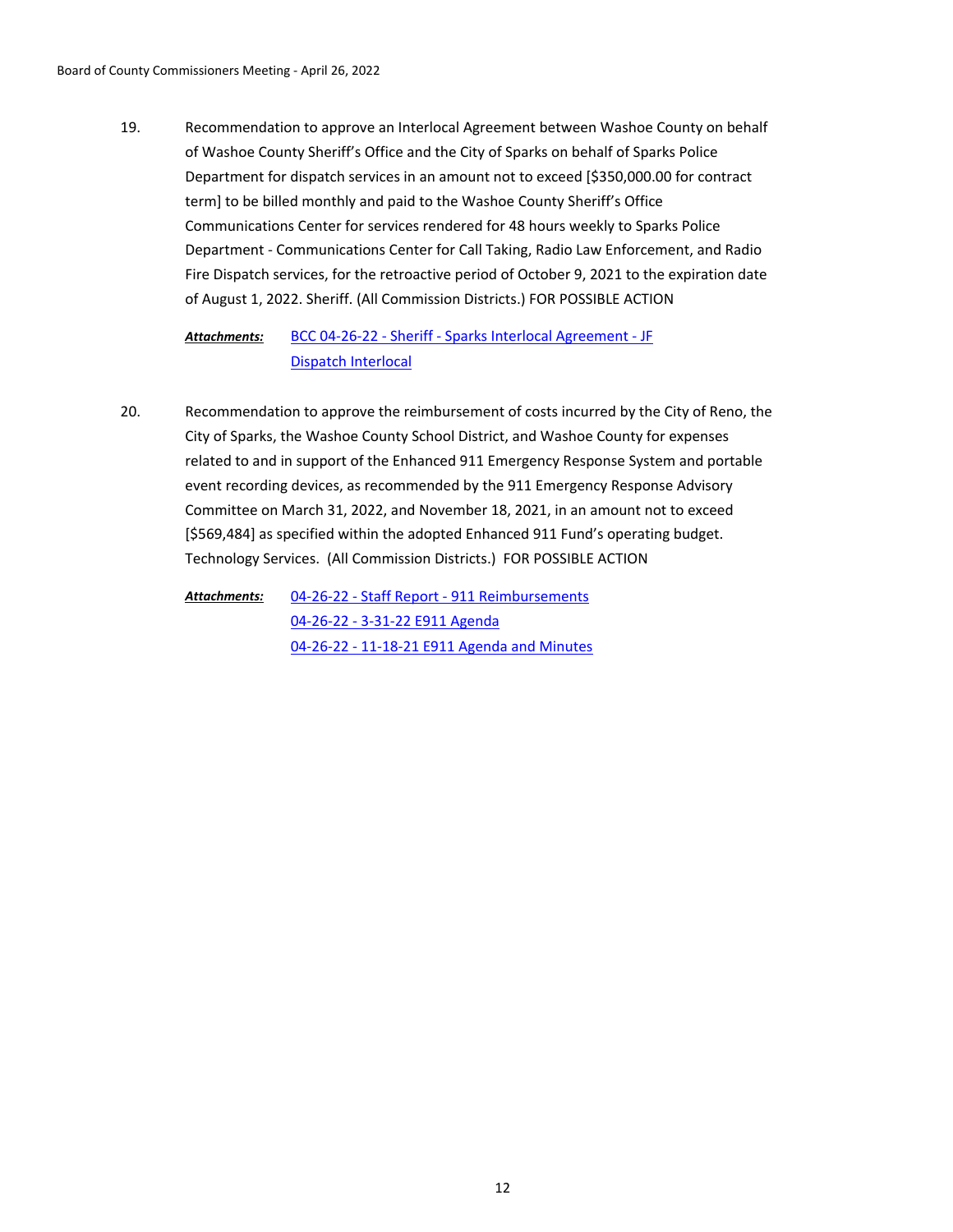Introduction and first reading of an ordinance pursuant to NRS 278.0201 through 278.0207 approving an "Amended and Restated Development Agreement (Sierra Reflections)" between Washoe County and World Properties, Inc. for Sierra Reflections, a residential subdivision originally approved in 2006 (Tentative Map TM06-001). The project is a 938-lot, single-family residential, common open space subdivision as authorized in Article 408 of the Washoe County Development Code. This agreement extends the deadline for filing the first final map from June 14, 2022 to June 14, 2024. The project is bordered on the north by Pagni Lane, on the east by old US Highway 395, on the south and as far south as Little Washoe Lake in the Pleasant Valley area. The project encompasses 29 parcels that total approximately 759.6 acres. The parcels are located within the South Valleys Area Plan and Washoe County Commission District No. 2. (Assessor's Parcel Numbers: 046-080-40; 046-060-45, 47, & 55; 046-100-02, 03, 04, 07, & 10; 046-090-01, and 04 through 18, and 23 through 26). 21.

And, if approved, schedule a public hearing, second reading and possible adoption of the ordinance for May 24, 2022 and authorization for the Chair to execute the Amended and Restated Development Agreement. Community Services. (Commission District 2.) FOR POSSIBLE ACTION

[BCC 4-26-22 - Staff Report - 1st Reading WAC19-0005 Sierra](http://washoe-nv.legistar.com/gateway.aspx?M=F&ID=969434ac-accf-4876-9520-20644cbf4d4b.docx)  Reflections Development Agreement [BCC 4-26-22 - Attachments A and A-1 - Draft Ordinance and](http://washoe-nv.legistar.com/gateway.aspx?M=F&ID=0a13db1c-4dc9-4272-b998-e18ca28d975e.pdf)  Agreement [BCC 4-26-22 - Attachment B - Application](http://washoe-nv.legistar.com/gateway.aspx?M=F&ID=f1b50603-2e20-47ae-9fe7-dd119cd2f2fc.pdf) [BCC 4-26-22 Sierra Reflections. 1st reading-staff](http://washoe-nv.legistar.com/gateway.aspx?M=F&ID=8d53f3a5-127c-4894-9207-e5b0796a8998.pdf) *Attachments:*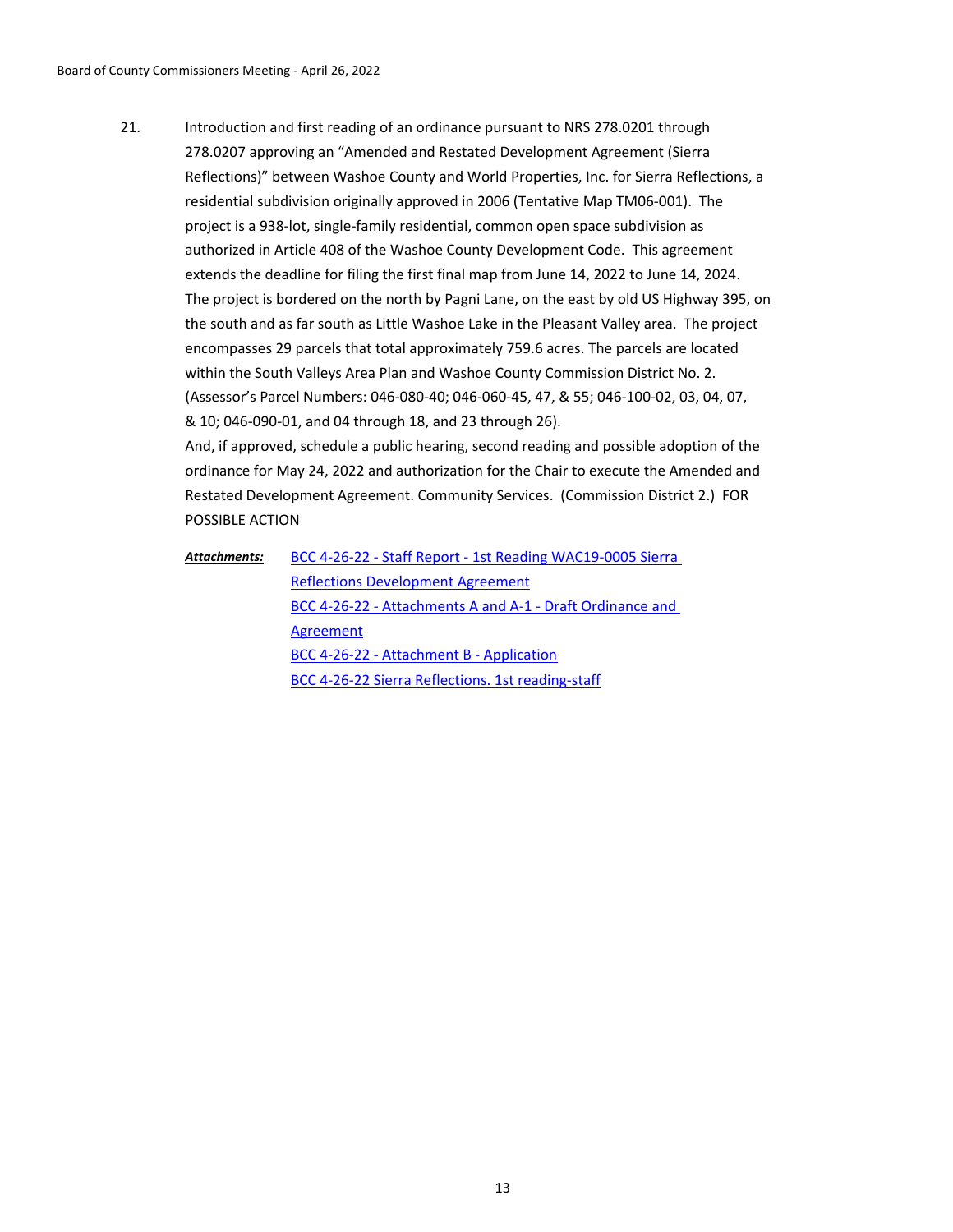# **Public Hearing. (Note: Due to public testimony and discussion, time expended on the item in this category can vary.)**

Public Hearing: Second reading and adoption of an ordinance amending the Washoe County Code at Chapter 110 (Development Code), Article 324, by repealing sections 110.324.50(e)(11) and 110.324.50(f)(9) related to placement standards for new monopole antennas and lattice towers regulating emergency service communication facilities which are owned and operated by governmental agencies; and by adding a new section governing Emergency Service Communication Facilities which shall be permitted in all regulatory zones with an approved special use permit, and which addresses requirements for: a. General; b. Application; c. Exemptions; d. Findings; e. Right-of-Way; f. Height and Standards; g. Fencing; and h. Antenna Types; and all matters necessarily connected therewith and pertaining thereto. Community Services. (All Commission Districts.) FOR POSSIBLE ACTION 22.

[BCC 4-26-22 - Staff Report - 2nd reading WDCA21-0004](http://washoe-nv.legistar.com/gateway.aspx?M=F&ID=244c4418-3f92-4f1b-b668-9f2b7bddcc98.doc) [BCC 4-26-22 - Attachment A - Draft Ordinance](http://washoe-nv.legistar.com/gateway.aspx?M=F&ID=b398dc81-87fe-43bc-9fa4-8cdbe246bc3a.pdf) [BCC 4-26-22 - Attachment B - PC Resolution](http://washoe-nv.legistar.com/gateway.aspx?M=F&ID=54ec00ff-dac5-44cf-882f-ec0f9181a88a.pdf) [BCC 4-26-22 - Attachment C - PC Staff Report](http://washoe-nv.legistar.com/gateway.aspx?M=F&ID=37aae3e1-4864-4b84-8a58-4dca8aa8a8c6.pdf) [BCC 4-26-22 - Attachment D - PC Draft Minutes for 3-1-22](http://washoe-nv.legistar.com/gateway.aspx?M=F&ID=414c5e20-d6a9-4865-aea8-f563fabed101.pdf)  **Meeting** [BCC 4-26-22 - Attachment E - Ordinance Clean Copy](http://washoe-nv.legistar.com/gateway.aspx?M=F&ID=704fd12e-8be3-4c1a-8df7-2d9adc058260.pdf) BCC 4-26-22 WDCA21-0004 StaffPresentation *Attachments:*

# **End Of Scheduled Public Hearings**

- 23. Public Comment. Comment heard under this item will be limited to three minutes per person and may pertain to matters both on and off the Commission agenda. The Commission will also hear public comment during individual action items, with comment limited to three minutes per person. Comments are to be made to the Commission as a whole.
- 24. Commissioners'/County Manager's announcements, reports and updates to include boards and commissions updates, requests for information or topics for future agendas. (No discussion among Commissioners will take place on this item.)

**Adjournment**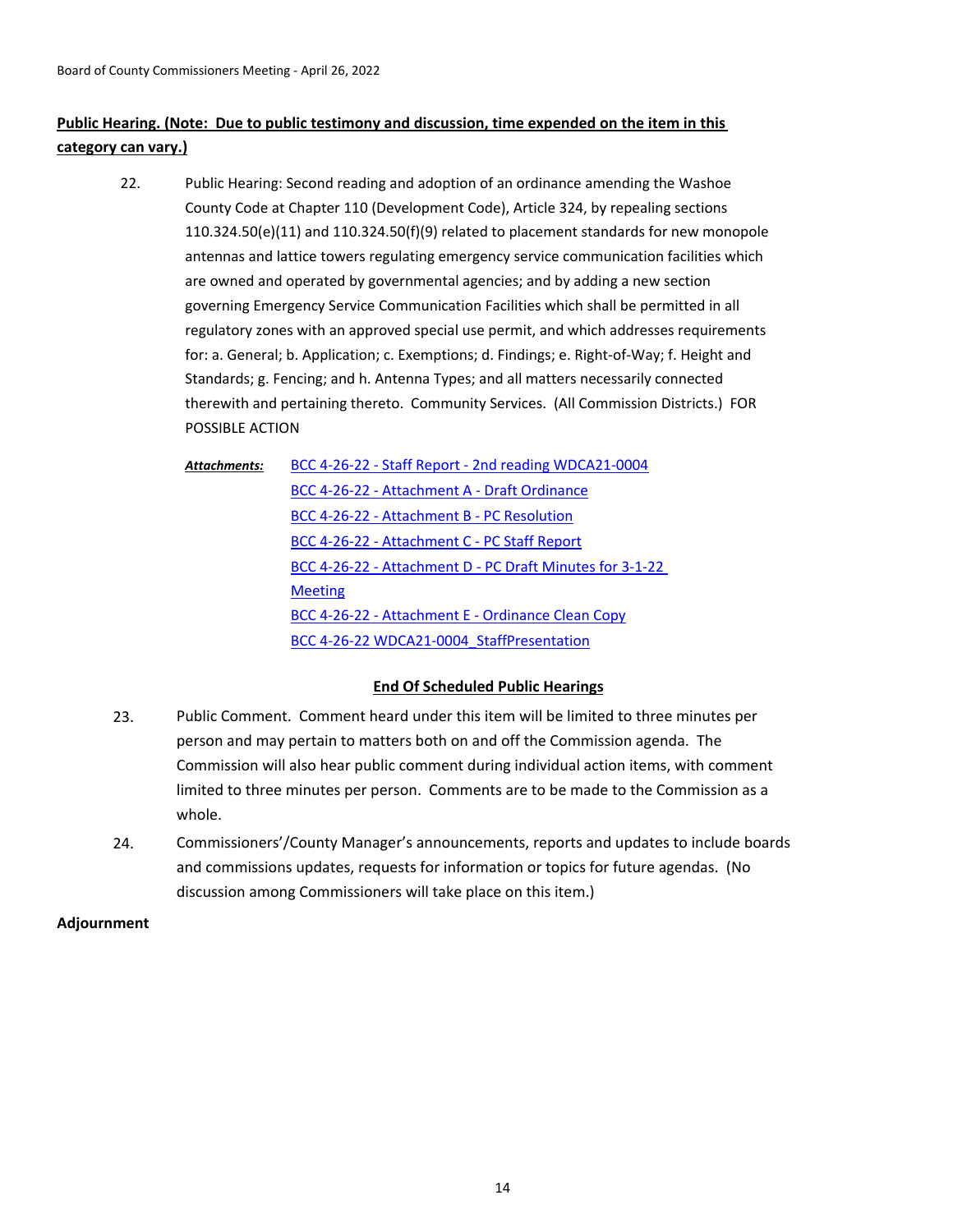Various boards/commissions the Washoe County Commissioners may be a member of or liaison to:

## Chair Hartung

- Community Homelessness Advisory Board (alternate)
- EDAWN (Economic Development Authority of Western Nevada)
- Nevada Association of Counties Board of Directors (NACO)
- Regional Transportation Commission
- Truckee Meadows Regional Planning Agency Governing Board
- Truckee Meadows Water Authority Board
- Truckee River Flood Management Authority
- Washoe County Stadium Authority
- Washoe County Investment Committee
- Western Regional Water Commission

# Vice-Chair Hill

Community Homelessness Advisory Board Downtown Reno Business Improvement District EDAWN (Economic Development Authority of Western Nevada) (alternate) Nevada Tahoe Conservation District Board of Supervisors Regional Transportation Commission (alternate) Tahoe Prosperity Center Board of Directors Tahoe Regional Planning Agency Governing Board Tahoe Transportation District Board of Directors Tahoe Transportation Commission Truckee Meadows Regional Planning Agency Governing Board Truckee Meadows Water Authority Board Truckee River Flood Management Authority Washoe County Internal Audit Committee (alternate) Washoe County Investment Committee Washoe County Legislative Liaison Washoe County Stadium Authority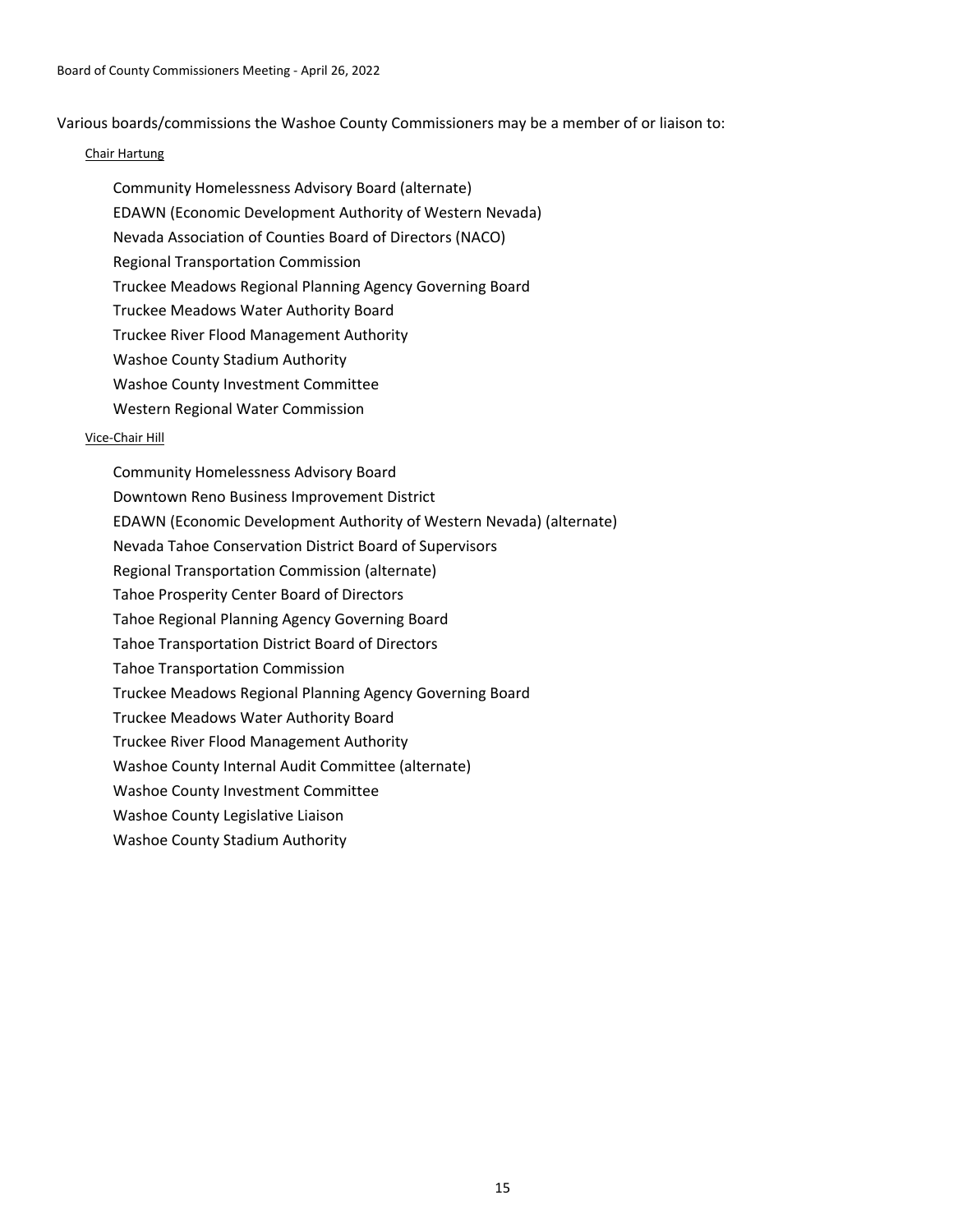## Commissioner Lucey

Community Homelessness Advisory Board Nevada Association of Counties Board of Directors (NACO) Regional Transportation Commission Reno-Sparks Convention & Visitors Authority Tahoe Regional Planning Agency Governing Board (alternate) Tahoe Transportation District Board of Directors (alternate) Tahoe Transportation Commission (alternate) Truckee Meadows Water Authority Board (alternate) Truckee River Flood Management Authority (alternate) Washoe County Criminal Justice Advisory Committee Washoe County District Board of Health Washoe County Legislative Liaison Washoe County School District Capital Funding Protection Committee Washoe County School District Oversight Panel Washoe County Stadium Authority (alternate) Western Nevada Development District (WNDD) (alternate) Western Regional Water Commission

# Commissioner Jung

Washoe County Animal Services Advisory Board Downtown Reno Business Improvement District (alternate) Nevada Tahoe Conservation District Board of Supervisors (alternate) Nevadaworks (alternate) Regional Transportation Commission (alternate) Truckee Meadows Water Authority Board (alternate) Truckee River Flood Management Authority (alternate) Washoe County Open Space and Regional Parks Commission Liaison Washoe County Senior Services Advisory Board Liaison Washoe County Stadium Authority (alternate)